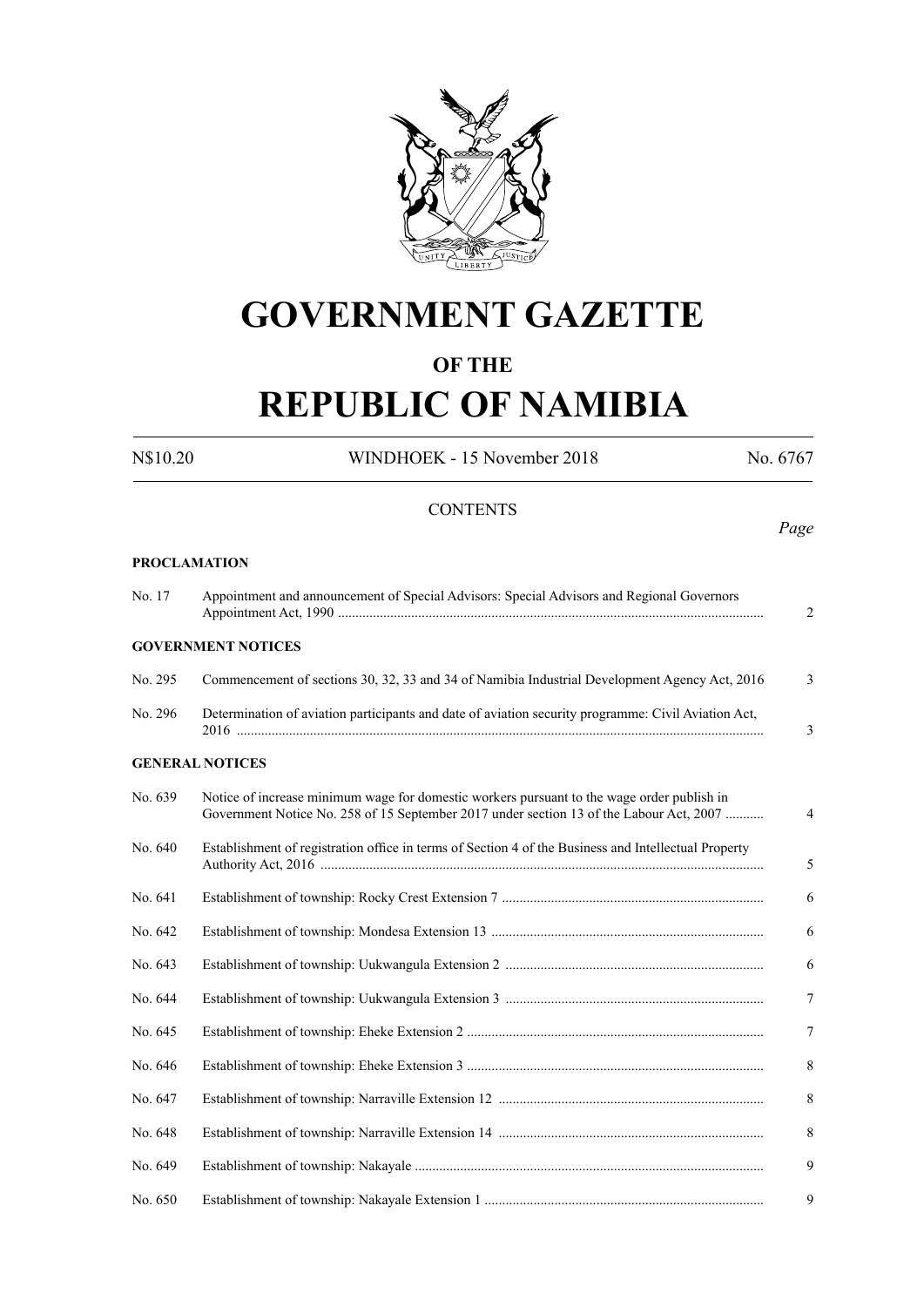| No. 651 |                                                                                                          |
|---------|----------------------------------------------------------------------------------------------------------|
| No. 652 |                                                                                                          |
| No. 653 |                                                                                                          |
| No. 654 |                                                                                                          |
| No. 655 |                                                                                                          |
| No. 656 |                                                                                                          |
| No. 657 |                                                                                                          |
| No. 658 |                                                                                                          |
| No. 659 |                                                                                                          |
| No. 660 |                                                                                                          |
| No. 661 | Notice on the setting, establishing and issue of a Namibian Standard including its full particulars      |
| No. 662 | Permanent closure of public open space (±151m <sup>2</sup> in extent) between Erven 4278, 4279, 4314 and |
| No. 663 | Permanent closure of public open space $(\pm 240m^2 \text{ in extent})$ between Erven 639, 640 and 648,  |
| No. 664 | Permanent closure of Portion A of Erf 2395, Wanaheda Extension 8 as a public open space                  |
| No. 665 |                                                                                                          |
| No. 666 |                                                                                                          |
|         |                                                                                                          |

### **Proclamation**

#### by the

#### **PRESIDENT OF THE REPUBLIC OF NAMIBIA**

No. 17 2018

#### APPOINTMENT AND ANNOUNCEMENT OF SPECIAL ADVISORS: SPECIAL ADVISORS AND REGIONAL GOVERNORS APPOINTMENT ACT, 1990

Under the powers vested in me by section 2(5) of the Special Advisors and Regional Governors Appointment Act, 1990 (Act No. 6 of 1990), read with Article 32(8) of the Namibian Constitution, I appoint and announce that I have appointed -

(a) Hansina Christiaan as a Special Advisor to the Regional Governor of the Hardap Region; and

(b) Alfred Stephanus Dax as a Special Advisor to the Regional Governor of the ||Karas Region,

with effect from 10 October 2018 up to 20 March 2020.

Given under my Hand and Seal of the Republic of Namibia at Windhoek this 25th day of October Two Thousand and Eighteen.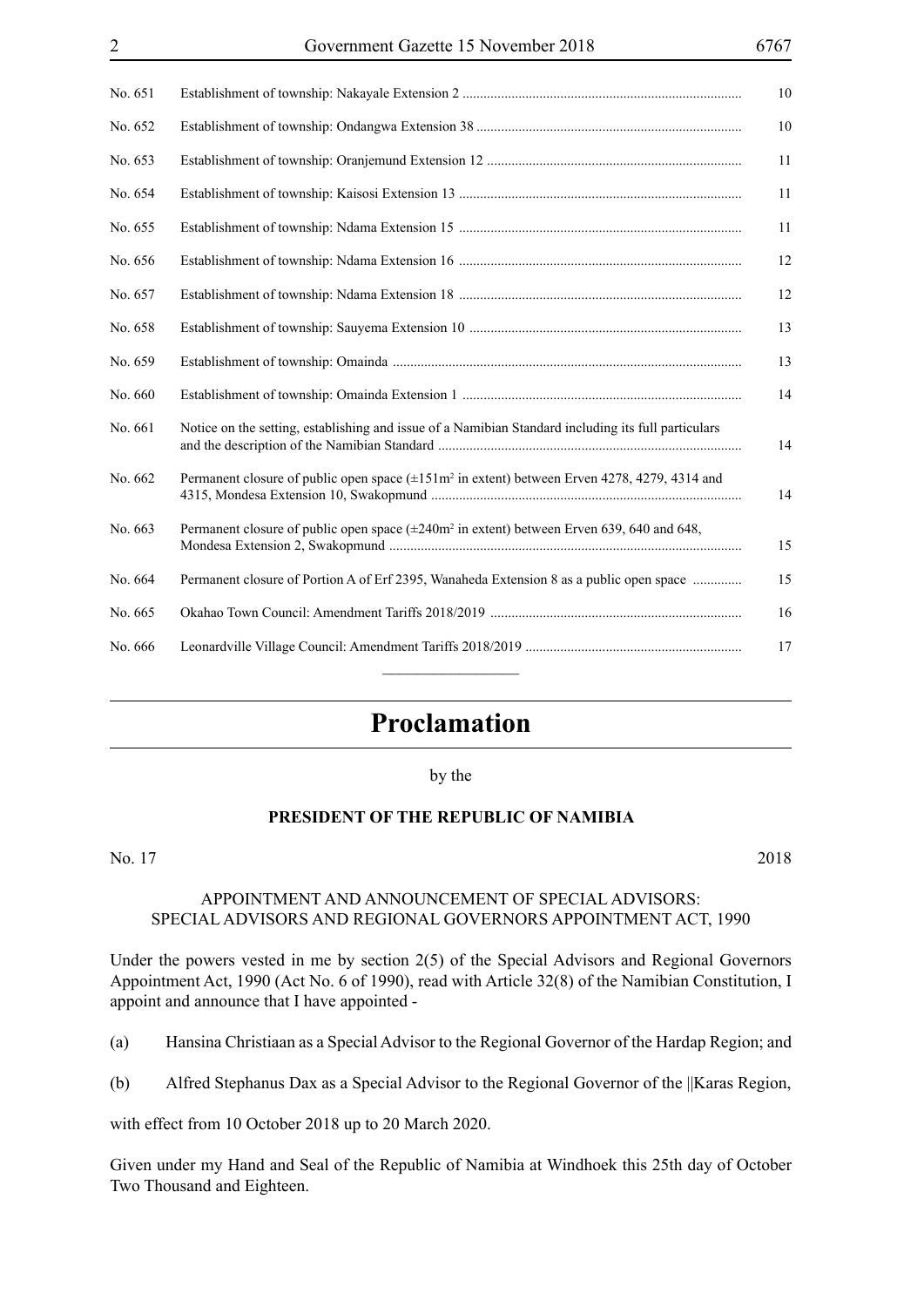#### **HAGE GOTTFRIED GEINGOB PRESIDENT BY ORDER OF THE PRESIDENT-IN-CABINET**

### **Government Notices**

 $\frac{1}{2}$ 

#### **MINISTRY OF INDUSTRIALISATION, TRADE AND SME DEVELOPMENT**

No. 295 2018

COMMENCEMENT OF SECTIONS 30, 32, 33 AND 34 OF NAMIBIA INDUSTRIAL DEVELOPMENT AGENCY ACT, 2016

Under section 35(2) of the Namibia Industrial Development Agency Act, 2016 (Act No. 16 of 2016), I determine that sections 30, 32, 33 and 34 of that Act come into operation on the date of publication of this notice in the *Gazette.*

#### **T. TWEYA MINISTER OF INDUSTRIALISATION, TRADE AND SME DEVELOPMENT** Windhoek, 29 October 2018

#### **MINISTRY OF WORKS AND TRANSPORT**

 $\frac{1}{2}$ 

No. 296 2018

#### DETERMINATION OF AVIATION PARTICIPANTS AND DATE OF AVIATION SECURITY PROGRAMME: CIVIL AVIATION ACT, 2016

Under -

- (a) paragraph (d) of subsection (1) of section 126 of the Civil Aviation Act, 2016 (Act No. 6 of 2016) (hereafter "the Act"), I designate the aviation participants set out in the Schedule as aviation participants that are required to have an aviation security programme in place in terms of that section; and
- (b) subsection (1) of section 126 of the Act, I determine that the aviation participants referred to in paragraph (a) as well as those referred to in paragraphs (a) to (c) of that subsection must have an aviation security programme in place within 90 days from the date of publication of this notice.

#### **J. MUTORWA MINISTER OF WORKS AND TRANSPORT Windhoek, 30 August 2018**

#### **SCHEDULE**

#### AVIATION PARTICIPANTS REQUIRED TO HAVE AN AVIATION SECURITY PROGRAMME

- (a) Namibia Airports Company;
- (b) Air Navigation Services of the Namibia Civil Aviation Authority;
- (c) private or contracted aviation security service providers;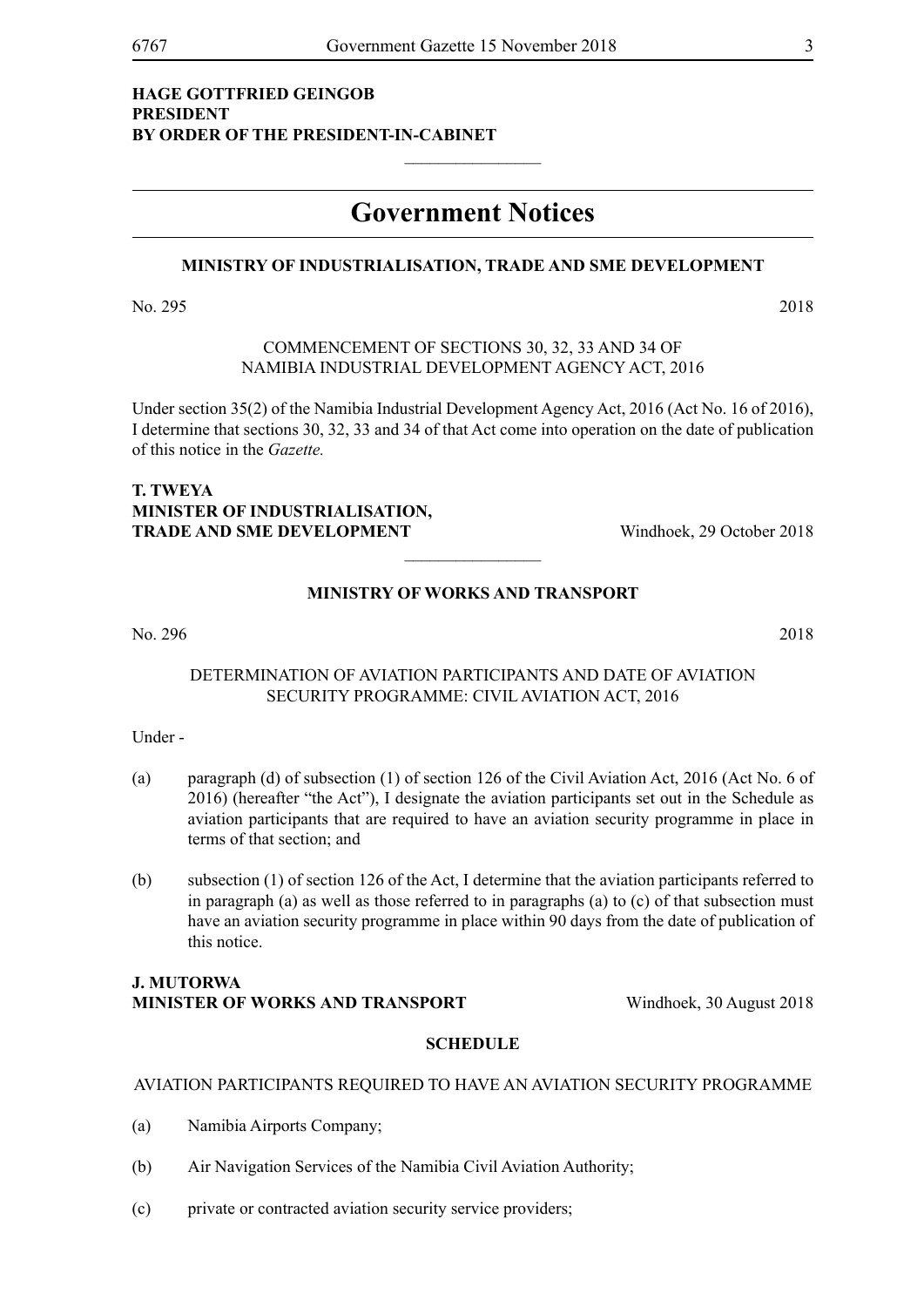- (d) Namibian Police Force;
- (e) catering operators;
- (f) ground handling agents; and
- (g) general aviation operators, if operating an aircraft with a maximum take-off weight of more than 5700kg.

 $\overline{\phantom{a}}$  , where  $\overline{\phantom{a}}$ 

## **General Notices**

#### **MINISTRY OF LABOUR, INDUSTRIAL RELATIONS AND EMPLOYMENT CREATION**

#### No. 639 2018

#### NOTICE OF INCREASED MINIMUM WAGE FOR DOMESTIC WORKERS PURUSANT TO THE WAGE ORDER PUBLISHED IN GOVERNMENT NOTICE NO. 258 OF 15 SEPTEMBER 2017 UNDER SECTION 13 OF THE LABOUR ACT, 2007

- 1. The Wage Order setting Minimum Wage and Supplementary Minimum Conditions of Employment for Domestic Workers made under Government Notice of 15 September 2017 provides for the increase in minimum wages effective 1 October 2018 by an amount equal to one per cent (1 %) plus a percentage equal to the average of the increases in the inflation rates for the categories "Food and Non-Alcoholic Beverages" and "Housing, Water, Electricity, Gas and other Fuels", published by the Namibian Statistics Agency under the Statistics Act, 2011 (Act No. 9 of 2011) for the preceding 12 months from the effective date.
- 2. The official statistics published by the Namibia Statistics Agency on 11 October 2018, report that the annual inflation rates in the two afore-mentioned categories for the 12 months preceding 1 October 2018 are 2.5 per cent (2.5 %) for Food and Alcoholic Beverages and 3.8 per cent (3.8 %) for Housing, Water, Electricity and Gas. The average of the increase in inflation in the two categories 3.15 per cent (3.15%).
- 3. The Ministry hereby announces that the current minimum wages are to be increased by the above average, plus 1 per cent (1%). Therefore the current minimum wages are to be increased by 4.15 per cent (4.15%).
- 4. With effect from 1 October 2018 the minimum wage for a domestic worker, is as follows:
	- (a) N\$1 564.39 per month
	- (b) N\$361.29 per week
	- (c) N\$72.25 per day
	- (d) N\$9.03 per hour
	- (e) N\$45.15 per day for part-time domestic worker who works five hour or less in any day other than a Sunday or public holiday.
- 5. The minimum overtime pay and minimum pay to be paid to domestic workers for work on Sundays and public holidays are as follows: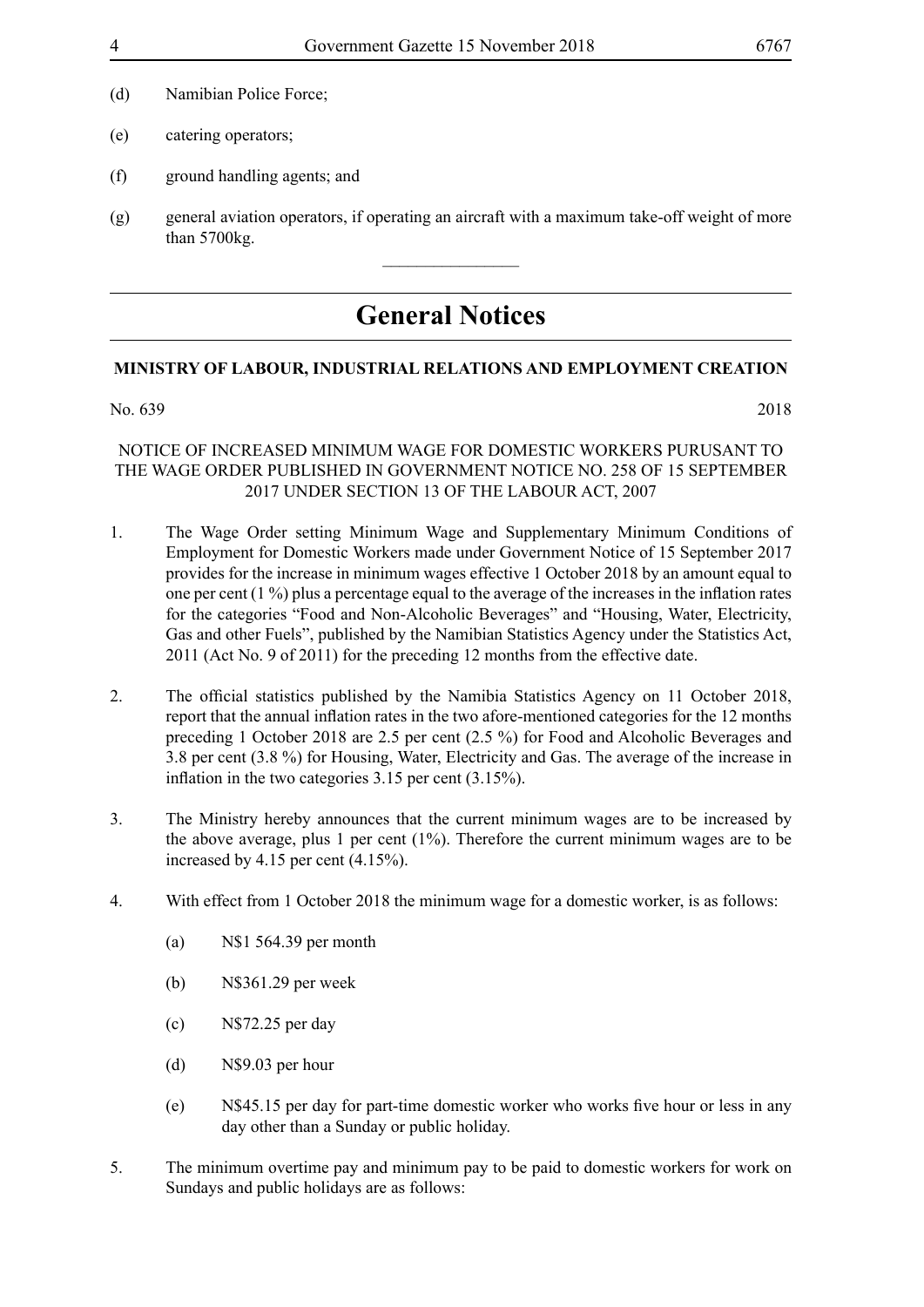- (a) N13.54 per hour for overtime as contemplated in section 17(2) of the Act;
- (b) N\$ 18. 06 per hour for work on Sundays as contemplated in section 21(5) of the Act;
- (c) N\$18. 06 per hour for work on public holidays as contemplated in section 22(7) of the Act; or
- (d) N\$90.30 per day for part-time domestic workers who work five hours or less.

#### **N. KARIKO SECRETRARY WAGE COMMISSION FOR DOMESTIC WORKERS** Windhoek, 29 October 2018

#### **BUSINESS AND INTELLECTUAL PROPERTY AUTHORITY OF NAMIBIA**

 $\overline{\phantom{a}}$  , where  $\overline{\phantom{a}}$ 

No. 640 2018

#### ESTABLISHMENT OF REGISTRATION OFFICE IN TERMS OF SECTION 4 OF THE BUSINESS AND INTELLECTUAL PROPERTY AUTHORITY ACT, 2016

This Notice serves to inform the general public that the Board of Directors of the Business and Intellectual Property Authority (hereinafter referred to as "BIPA") has approved the relocation of the Registration Office from one of its locations, namely **Kamenco Haus, No. 188 Sam Nujoma Drive, Windhoek, to PZN Holding Trust Building, No. 3 Ruhr Street, Windhoek.**

The Board declares that -

(a) The premises of the Business and Intellectual Property Authority, a public Enterprise established in terms of section 3 of the Business and Intellectual Property Authority Act, 2016, situated at **PZN Holding Trust, No. 3 Ruhr Street, Windhoek and Erf 2780, Shire Street, Wanaheda, Windhoek** are the Registration Office(s) for the purposes of this Act.

The Board further declares that -

(b) All services of Business and Industrial Property registration and related activities will be rendered from the Registration Office effective from **1 November 2018** and the rendering of similar services from the **Kamenco Haus No. 188 Sam Nujoma Drive, Windhoek**, will seize on 31 October 2018.

 $\frac{1}{2}$ 

Operating hours of the Registration Office are as follows:

**Monday to Friday 09:00 - 12:00 and 14:00 - 16:00**

**R.A. KAAKUNGA CHAIRPERSON BIPA BOARD OF DIRECTORS** Windhoek, 1 November 2018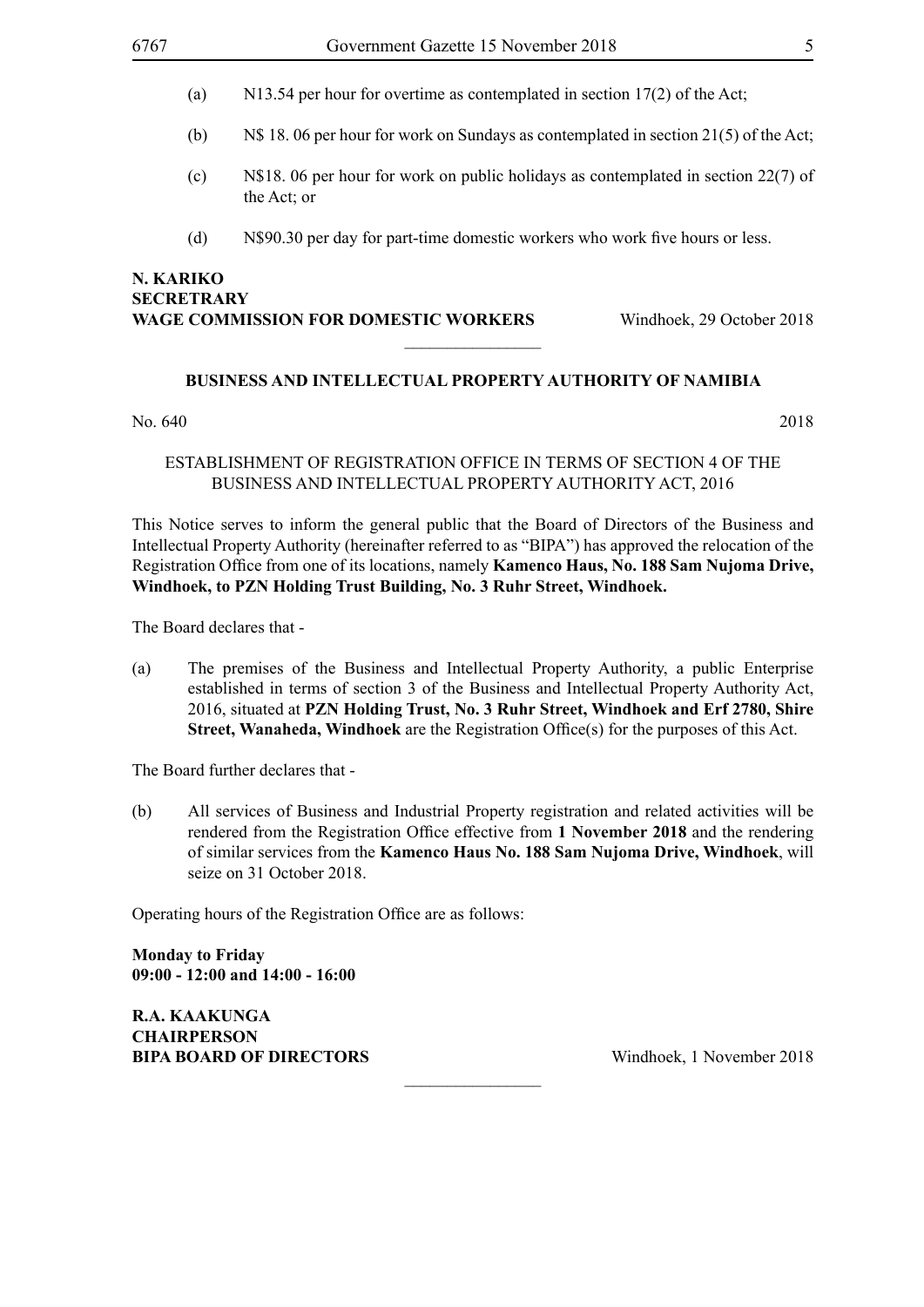No. 641 2018

#### ESTABLISHMENT OF THE TOWNSHIP: ROCKY CREST EXTENSION 7

Notice is hereby given in terms of Section 5(5) of the Townships and Division of Land Ordinance, 1963 (Ordinance No. 11 of 1963), that application has been made for the establishment of the township **Rocky Crest Extension 7** situated on Portion 315 (a portion of Portion 233) (a portion of Portion B) of Farm Windhoek Town and Townlands No. 31 and that the application is laying open for inspection at the Office of the Ministry of Urban and Rural Development: Division: Planning, 2nd Floor, GRN Office Park in Windhoek, the Office of the Surveyor-General in Windhoek, and at the Office of the Chief Executive Officer, Windhoek Municipal Council.

Any person who wishes to object to the application or who desires to be heard in the matter, may give personal evidence before the Townships Board at the meeting of the Board which will be held on **18 December 2018 at 09:00** at the Offices of the Surveyor-General and the Registrar of Deeds in Windhoek, or submit written evidence to the Townships Board, Private Bag 13289, Windhoek: Provided that such written evidence shall reach the Secretary of the Townships Board not later than **14 December 2018 before 12:00**.

#### **L.D. UYEPA CHAIRPERSON: TOWNSHIPS BOARD**

No. 642 2018

#### ESTABLISHMENT OF THE TOWNSHIP: MONDESA EXTENSION 13

 $\overline{\phantom{a}}$  , where  $\overline{\phantom{a}}$ 

Notice is hereby given in terms of Section 5(5) of the Townships and Division of Land Ordinance, 1963 (Ordinance No. 11 of 1963), that application has been made for the establishment of the township **Mondesa Extension 13** situated on Portion 160 (a portion of Portion5) (Native Location) (a portion of Portion B) of the Farm Swakopmund Town and Townlands No. 41 and that the application is laying open for inspection at the Office of the Ministry of Urban and Rural Development: Division: Planning, 2nd Floor, GRN Office Park in Windhoek, the Office of the Surveyor-General in Windhoek, and at the Office of the Chief Executive Officer, Swakopmund Municipal Council.

Any person who wishes to object to the application or who desires to be heard in the matter, may give personal evidence before the Townships Board at the meeting of the Board which will be held on **18 December 2018 at 09:00** at the Offices of the Surveyor-General and the Registrar of Deeds in Windhoek, or submit written evidence to the Townships Board, Private Bag 13289, Windhoek: Provided that such written evidence shall reach the Secretary of the Townships Board not later than **14 December 2018 before 12:00**.

#### **L.D. UYEPA CHAIRPERSON: TOWNSHIPS BOARD**

No. 643 2018

#### ESTABLISHMENT OF THE TOWNSHIP: UUKWANGULA EXTENSION 2

 $\frac{1}{2}$ 

Notice is hereby given in terms of Section 5(5) of the Townships and Division of Land Ordinance, 1963 (Ordinance No. 11 of 1963), that application has been made for the establishment of the township **Uukwangula Extension 2** situated on Portion 8 of the Remainder of the Farm Uukwangula Town and Townlands No. 1008 and that the application is laying open for inspection at the Office of the Ministry of Urban and Rural Development: Division: Planning, 2nd Floor, GRN Office Park in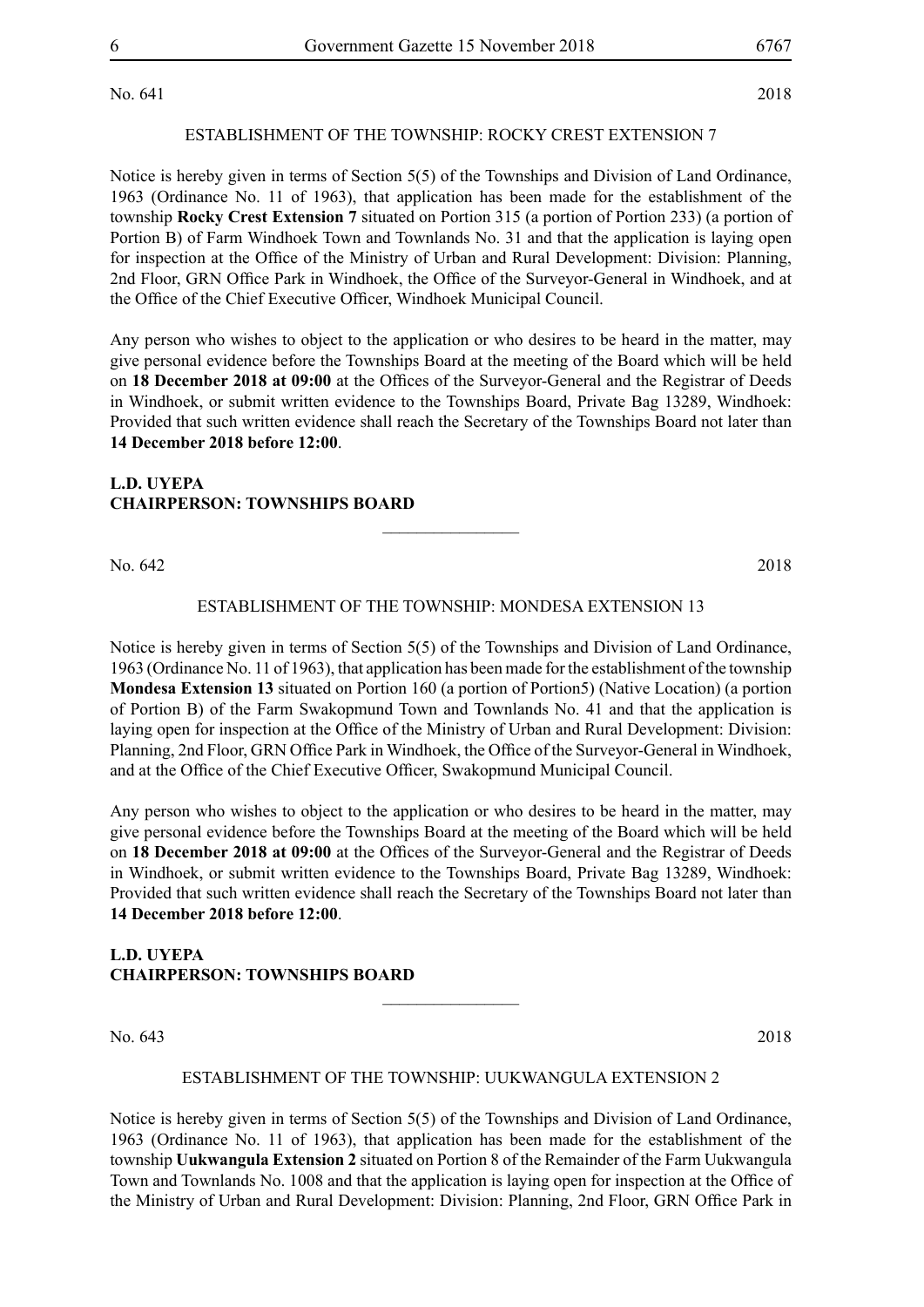Any person who wishes to object to the application or who desires to be heard in the matter, may give personal evidence before the Townships Board at the meeting of the Board which will be held on **18 December 2018 at 09:00** at the Offices of the Surveyor-General and the Registrar of Deeds in Windhoek, or submit written evidence to the Townships Board, Private Bag 13289, Windhoek: Provided that such written evidence shall reach the Secretary of the Townships Board not later than **14 December 2018 before 12:00**.

#### **L.D. UYEPA CHAIRPERSON: TOWNSHIPS BOARD**

No. 644 2018

#### ESTABLISHMENT OF THE TOWNSHIP: UUKWANGULA EXTENSION 3

 $\overline{\phantom{a}}$  , where  $\overline{\phantom{a}}$ 

Notice is hereby given in terms of Section 5(5) of the Townships and Division of Land Ordinance, 1963 (Ordinance No. 11 of 1963), that application has been made for the establishment of the township **Uukwangula Extension 3** situated on Portion 9 of the Remainder of the Farm Uukwangula Town and Townlands No. 1008 and that the application is laying open for inspection at the Office of the Ministry of Urban and Rural Development: Division: Planning, 2nd Floor, GRN Office Park in Windhoek, the Office of the Surveyor-General in Windhoek, and at the Office of the Chief Executive Officer, Oshana Regional Council.

Any person who wishes to object to the application or who desires to be heard in the matter, may give personal evidence before the Townships Board at the meeting of the Board which will be held on **18 December 2018 at 09:00** at the Offices of the Surveyor-General and the Registrar of Deeds in Windhoek, or submit written evidence to the Townships Board, Private Bag 13289, Windhoek: Provided that such written evidence shall reach the Secretary of the Townships Board not later than **14 December 2018 before 12:00**.

#### **L.D. UYEPA CHAIRPERSON: TOWNSHIPS BOARD**

No. 645 2018

#### ESTABLISHMENT OF THE TOWNSHIP: EHEKE EXTENSION 2

 $\overline{\phantom{a}}$  , where  $\overline{\phantom{a}}$ 

Notice is hereby given in terms of Section 5(5) of the Townships and Division of Land Ordinance, 1963 (Ordinance No. 11 of 1963), that application has been made for the establishment of the township **Eheke Extension 2** situated on Portion 3 of the Farm Eheke Townlands No. 1009 and that the application is laying open for inspection at the Office of the Ministry of Urban and Rural Development: Division: Planning, 2nd Floor, GRN Office Park in Windhoek, the Office of the Surveyor-General in Windhoek, and at the Office of the Chief Executive Officer, Oshana Regional Council.

Any person who wishes to object to the application or who desires to be heard in the matter, may give personal evidence before the Townships Board at the meeting of the Board which will be held on **18 December 2018 at 09:00** at the Offices of the Surveyor-General and the Registrar of Deeds in Windhoek, or submit written evidence to the Townships Board, Private Bag 13289, Windhoek: Provided that such written evidence shall reach the Secretary of the Townships Board not later than **14 December 2018 before 12:00**.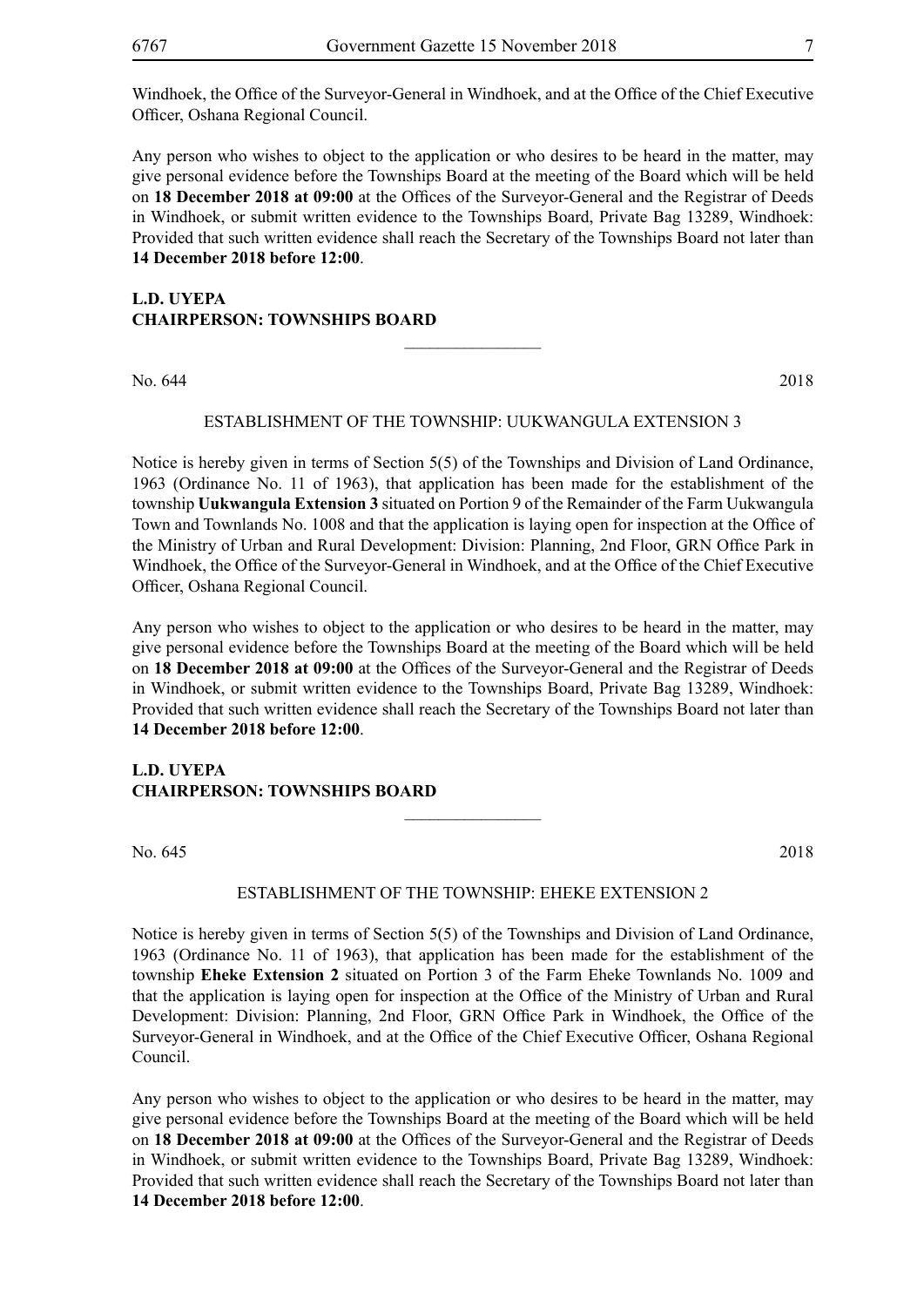#### **L.D. UYEPA CHAIRPERSON: TOWNSHIPS BOARD**

No. 646 2018

#### ESTABLISHMENT OF THE TOWNSHIP: EHEKE EXTENSION 3

 $\frac{1}{2}$ 

Notice is hereby given in terms of Section 5(5) of the Townships and Division of Land Ordinance, 1963 (Ordinance No. 11 of 1963), that application has been made for the establishment of the township **Eheke Extension 3** situated on Portion 4 of the Farm Eheke Townlands No. 1009 and that the application is laying open for inspection at the Office of the Ministry of Urban and Rural Development: Division: Planning, 2nd Floor, GRN Office Park in Windhoek, the Office of the Surveyor-General in Windhoek, and at the Office of the Chief Executive Officer, Oshana Regional Council.

Any person who wishes to object to the application or who desires to be heard in the matter, may give personal evidence before the Townships Board at the meeting of the Board which will be held **18 December 2018 at 09:00** at the Offices of the Surveyor-General and the Registrar of Deeds in Windhoek, or submit written evidence to the Townships Board, Private Bag 13289, Windhoek: Provided that such written evidence shall reach the Secretary of the Townships Board not later than **14 December 2018 before 12:00**.

#### **L.D. UYEPA CHAIRPERSON: TOWNSHIPS BOARD**

No. 647 2018

#### ESTABLISHMENT OF THE TOWNSHIP: NARRAVILLE EXTENSION 12

 $\overline{\phantom{a}}$  , where  $\overline{\phantom{a}}$ 

Notice is hereby given in terms of Section 5(5) of the Townships and Division of Land Ordinance, 1963 (Ordinance No. 11 of 1963), that application has been made for the establishment of the township **Narraville Extension 12** situated on Portion 66 of the Remainder of Farm Wanderdünen No. 23 and that the application is laying open for inspection at the Office of the Ministry of Urban and Rural Development: Division: Planning, 2nd Floor, GRN Office Park in Windhoek, the Office of the Surveyor-General in Windhoek, and at the Office of the Chief Executive Officer, Walvis Bay Municipal Council.

Any person who wishes to object to the application or who desires to be heard in the matter, may give personal evidence before the Townships Board at the meeting of the Board which will be held on **18 December 2018 at 09:00** at the Offices of the Surveyor-General and the Registrar of Deeds in Windhoek, or submit written evidence to the Townships Board, Private Bag 13289, Windhoek: Provided that such written evidence shall reach the Secretary of the Townships Board not later than **14 December 2018 before 12:00**.

**L.D. UYEPA CHAIRPERSON: TOWNSHIPS BOARD**

No. 648 2018

#### ESTABLISHMENT OF THE TOWNSHIP: NARRAVILLE EXTENSION 14

 $\overline{\phantom{a}}$  , where  $\overline{\phantom{a}}$ 

Notice is hereby given in terms of Section 5(5) of the Townships and Division of Land Ordinance, 1963 (Ordinance No. 11 of 1963), that application has been made for the establishment of the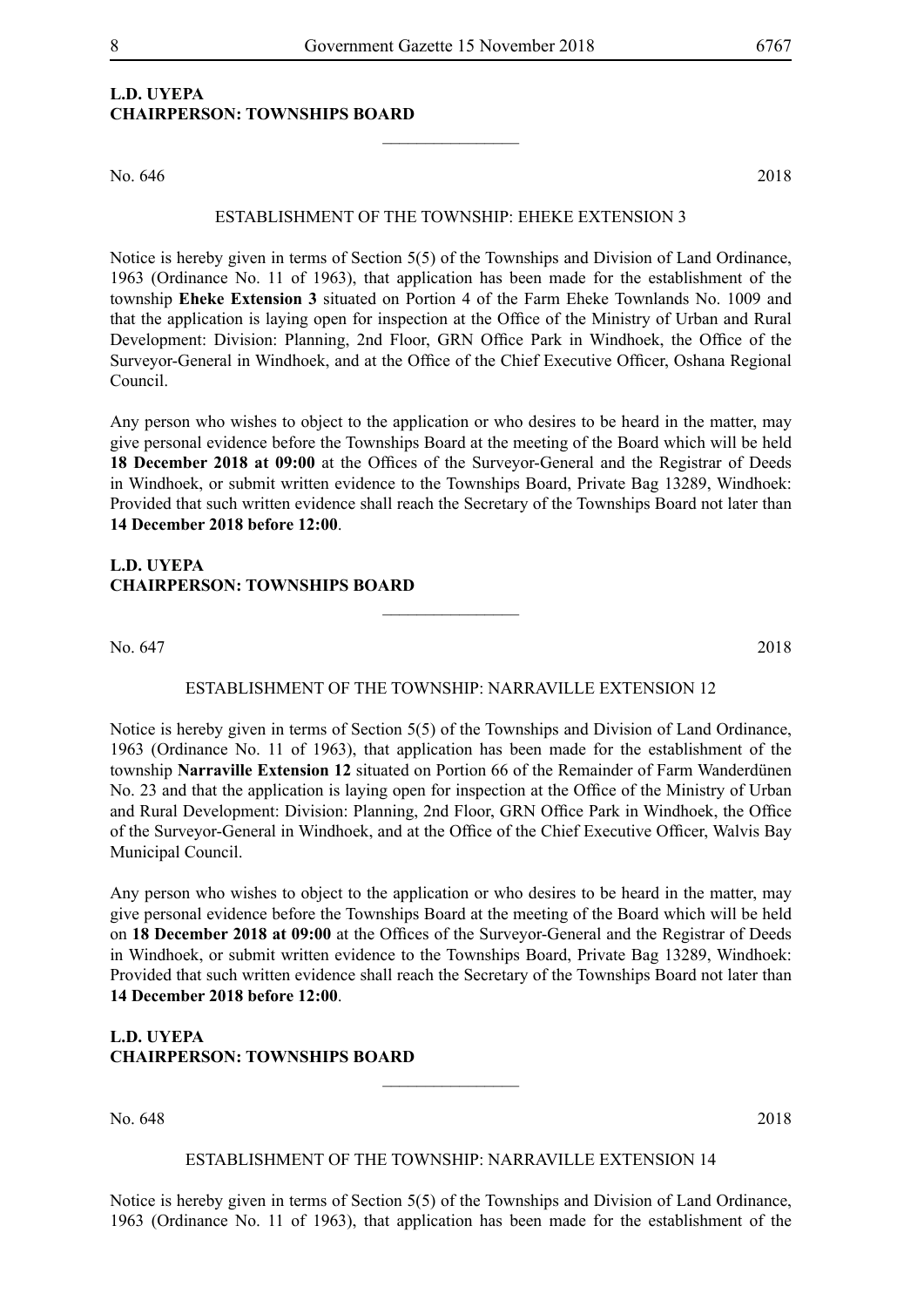township **Narraville Extension 14** situated on Portion 67 of the Remainder of Farm Wanderdünen No. 23 and that the application is laying open for inspection at the Office of the Ministry of Urban and Rural Development: Division: Planning, 2nd Floor, GRN Office Park in Windhoek, the Office of the Surveyor-General in Windhoek, and at the Office of the Chief Executive Officer, Walvis Bay Municipal Council.

Any person who wishes to object to the application or who desires to be heard in the matter, may give personal evidence before the Townships Board at the meeting of the Board which will be held on **18 December 2018 at 09:00** at the Offices of the Surveyor-General and the Registrar of Deeds in Windhoek, or submit written evidence to the Townships Board, Private Bag 13289, Windhoek: Provided that such written evidence shall reach the Secretary of the Townships Board not later than **14 December 2018 before 12:00**.

#### **L.D. UYEPA CHAIRPERSON: TOWNSHIPS BOARD**

No. 649 2018

#### ESTABLISHMENT OF THE TOWNSHIP: NAKAYALE

 $\frac{1}{2}$ 

Notice is hereby given in terms of Section 5(5) of the Townships and Division of Land Ordinance, 1963 (Ordinance No. 11 of 1963), that application has been made for the establishment of the township **Nakayale** situated on Farm 1283 of the Farm Outapi Townlands No. 1116 and that the application is laying open for inspection at the Office of the Ministry of Urban and Rural Development: Division: Planning, 2 Floor, GRN Office Park in Windhoek, the Office of the Surveyor-General in Windhoek, and at the Office of the Chief Executive Officer, Outapi Town Council.

Any person who wishes to object to the application or who desires to be heard in the matter, may give personal evidence before the Townships Board at the meeting of the Board which will be held on **18 December 2018 at 09:00** at the Offices of the Surveyor-General and the Registrar of Deeds in Windhoek, or submit written evidence to the Townships Board, Private Bag 13289, Windhoek: Provided that such written evidence shall reach the Secretary of the Townships Board not later than **14 December 2018 before 12:00**.

**L.D. UYEPA CHAIRPERSON: TOWNSHIPS BOARD**

No. 650 2018

#### ESTABLISHMENT OF THE TOWNSHIP: NAKAYALE EXTENSION 1

 $\frac{1}{2}$ 

Notice is hereby given in terms of Section 5(5) of the Townships and Division of Land Ordinance, 1963 (Ordinance No. 11 of 1963), that application has been made for the establishment of the township **Nakayale Extension 1** situated on Farm 1284 of the Farm Outapi Townlands No. 1116 and that the application is laying open for inspection at the Office of the Ministry of Urban and Rural Development: Division: Planning, 2nd Floor, GRN Office Park in Windhoek, the Office of the Surveyor-General in Windhoek, and at the Office of the Chief Executive Officer, Outapi Town Council.

Any person who wishes to object to the application or who desires to be heard in the matter, may give personal evidence before the Townships Board at the meeting of the Board which will be held on **18 December 2018 at 09:00** at the Offices of the Surveyor-General and the Registrar of Deeds in Windhoek, or submit written evidence to the Townships Board, Private Bag 13289, Windhoek: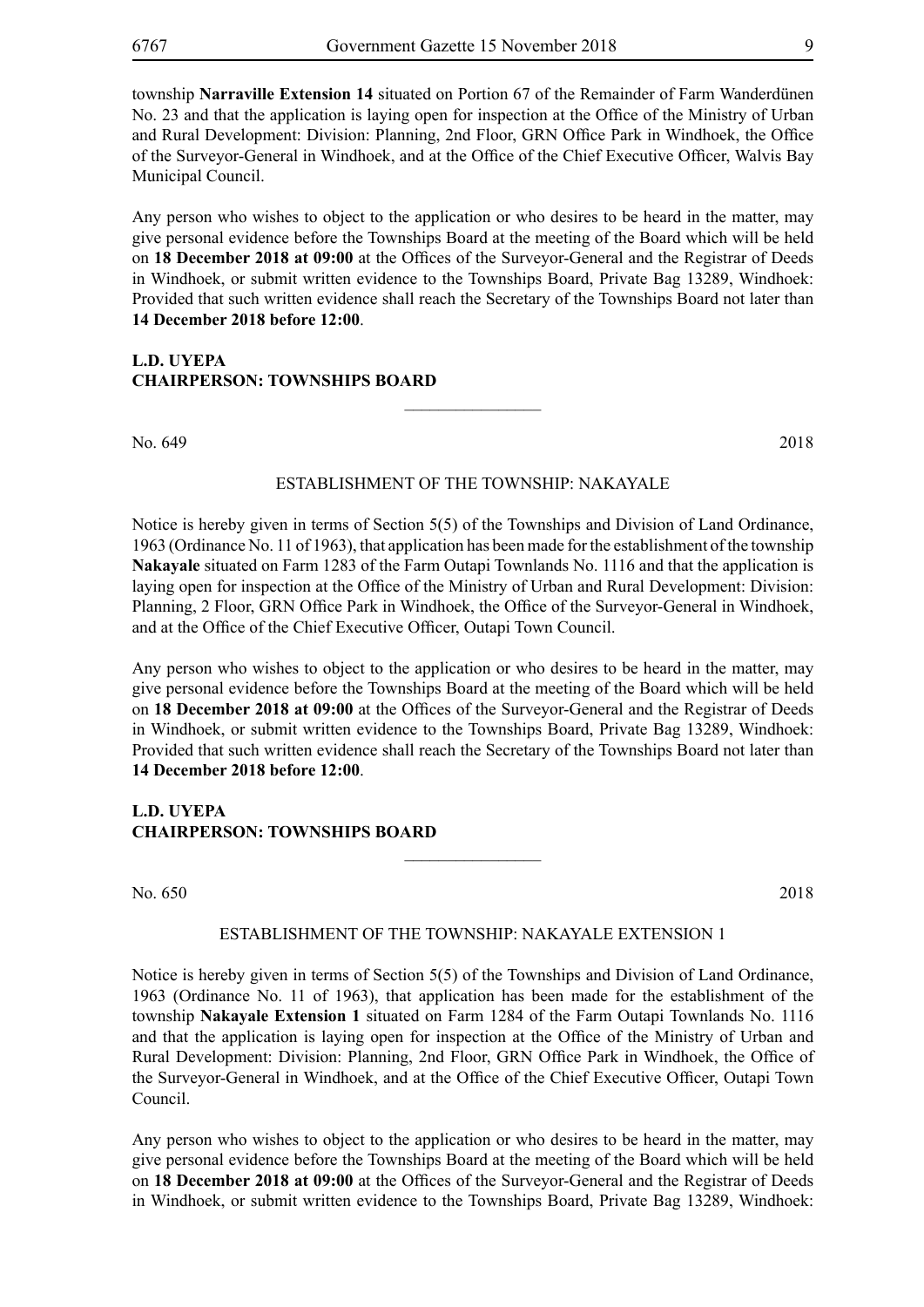Provided that such written evidence shall reach the Secretary of the Townships Board not later than **14 December 2018 before 12:00**.

#### **L.D. UYEPA CHAIRPERSON: TOWNSHIPS BOARD**

No. 651 2018

#### ESTABLISHMENT OF THE TOWNSHIP: NAKAYALE EXTENSION 2

 $\frac{1}{2}$ 

Notice is hereby given in terms of Section 5(5) of the Townships and Division of Land Ordinance, 1963 (Ordinance No. 11 of 1963), that application has been made for the establishment of the township **Nakayale Extension 2** situated on Farm 1285 of the Farm Outapi Townlands No. 1116 and that the application is laying open for inspection at the Office of the Ministry of Urban and Rural Development: Division: Planning, 2nd Floor, GRN Office Park in Windhoek, the Office of the Surveyor-General in Windhoek, and at the Office of the Chief Executive Officer, Outapi Town Council.

Any person who wishes to object to the application or who desires to be heard in the matter, may give personal evidence before the Townships Board at the meeting of the Board which will be held on **18 December 2018 at 09:00** at the Offices of the Surveyor-General and the Registrar of Deeds in Windhoek, or submit written evidence to the Townships Board, Private Bag 13289, Windhoek: Provided that such written evidence shall reach the Secretary of the Townships Board not later than **14 December 2018 before 12:00**.

#### **L.D. UYEPA CHAIRPERSON: TOWNSHIPS BOARD**

No. 652 2018

#### ESTABLISHMENT OF THE TOWNSHIP: ONDANGWA EXTENSION 38

 $\frac{1}{2}$ 

Notice is hereby given in terms of Section 5(5) of the Townships and Division of Land Ordinance, 1963 (Ordinance No. 11 of 1963), that application has been made for the establishment of the township **Ondangwa Extension 38** situated on Farm 1216 of the Remainder of the Farm Ondangwa Town and Townlands No. 882 and that the application is laying open for inspection at the Office of the Ministry of Urban and Rural Development: Division: Planning, 2nd Floor, GRN Office Park in Windhoek, the Office of the Surveyor-General in Windhoek, and at the Office of the Chief Executive Officer, Ondangwa Town Council.

Any person who wishes to object to the application or who desires to be heard in the matter, may give personal evidence before the Townships Board at the meeting of the Board which will be held on **18 December 2018 at 09:00** at the Offices of the Surveyor-General and the Registrar of Deeds in Windhoek, or submit written evidence to the Townships Board, Private Bag 13289, Windhoek: Provided that such written evidence shall reach the Secretary of the Townships Board not later than **14 December 2018 before 12:00**.

 $\frac{1}{2}$ 

**L.D. UYEPA CHAIRPERSON: TOWNSHIPS BOARD**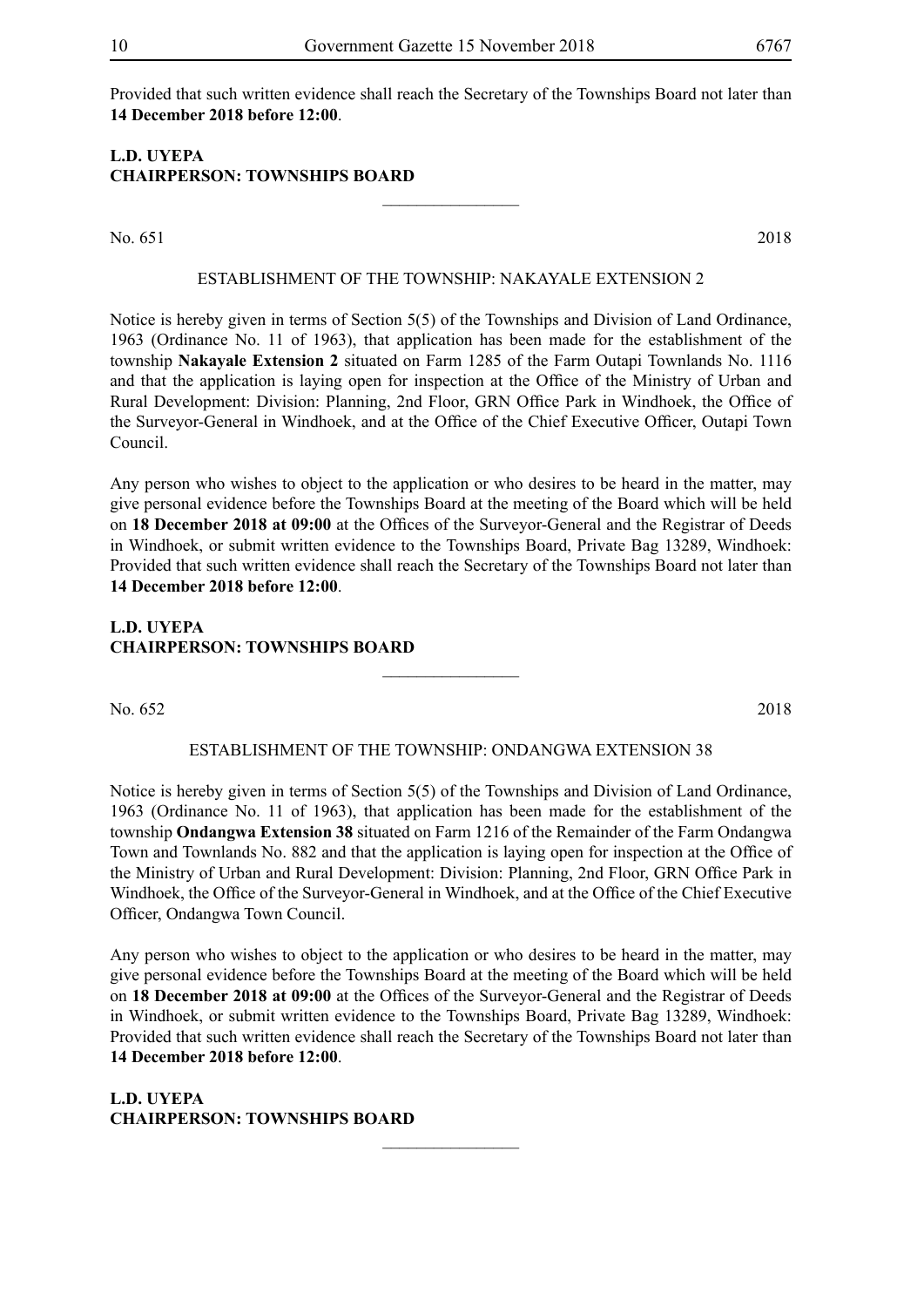No. 653 2018

#### ESTABLISHMENT OF THE TOWNSHIP: ORANJEMUND EXTENSION 12

Notice is hereby given in terms of Section 5(5) of the Townships and Division of Land Ordinance, 1963 (Ordinance No. 11 of 1963), that application has been made for the establishment of the township **Oranjemund Extension 12** situated on Farm 188 (a portion of the to be consolidated Farm 186) of the Farm Oranjemund Townlands No.165 and that the application is laying open for inspection at the Office of the Ministry of Urban and Rural Development: Division: Planning, 2nd Floor, GRN Office Park in Windhoek, the Office of the Surveyor-General in Windhoek, and at the Office of the Chief Executive Officer, Oranjemund Town Council.

Any person who wishes to object to the application or who desires to be heard in the matter, may give personal evidence before the Townships Board at the meeting of the Board which will be held on **18 December 2018 at 09:00** at the Offices of the Surveyor-General and the Registrar of Deeds in Windhoek, or submit written evidence to the Townships Board, Private Bag 13289, Windhoek: Provided that such written evidence shall reach the Secretary of the Townships Board not later than **14 December 2018 before 12:00**.

#### **L.D. UYEPA CHAIRPERSON: TOWNSHIPS BOARD**

No. 654 2018

#### ESTABLISHMENT OF THE TOWNSHIP: KAISOSI EXTENSION 13

 $\overline{\phantom{a}}$  , where  $\overline{\phantom{a}}$ 

Notice is hereby given in terms of Section 5(5) of the Townships and Division of Land Ordinance, 1963 (Ordinance No. 11 of 1963), that application has been made for the establishment of the township **Kaisosi Extension 13** situated on Farm 2137 of the Remainder of the Farm Rundu Townlands No. 1329 and that the application is laying open for inspection at the Office of the Ministry of Urban and Rural Development: Division: Planning, 2nd Floor, GRN Office Park in Windhoek, the Office of the Surveyor-General in Windhoek, and at the Office of the Chief Executive Officer, Rundu Town Council.

Any person who wishes to object to the application or who desires to be heard in the matter, may give personal evidence before the Townships Board at the meeting of the Board which will be held on **18 December 2018 at 09:00** at the Offices of the Surveyor-General and the Registrar of Deeds in Windhoek, or submit written evidence to the Townships Board, Private Bag 13289, Windhoek: Provided that such written evidence shall reach the Secretary of the Townships Board not later than **14 December 2018 before 12:00**.

#### **L.D. UYEPA CHAIRPERSON: TOWNSHIPS BOARD**

No. 655 2018

#### ESTABLISHMENT OF THE TOWNSHIP: NDAMA EXTENSION 15

 $\frac{1}{2}$ 

Notice is hereby given in terms of Section 5(5) of the Townships and Division of Land Ordinance, 1963 (Ordinance No. 11 of 1963), that application has been made for the establishment of the township **Ndama Extension 15** situated on Farm 2139 of the Remainder of the Farm Rundu Townlands No. 1329 and that the application is laying open for inspection at the Office of the Ministry of Urban and Rural Development: Division: Planning, 2nd Floor, GRN Office Park in Windhoek, the Office of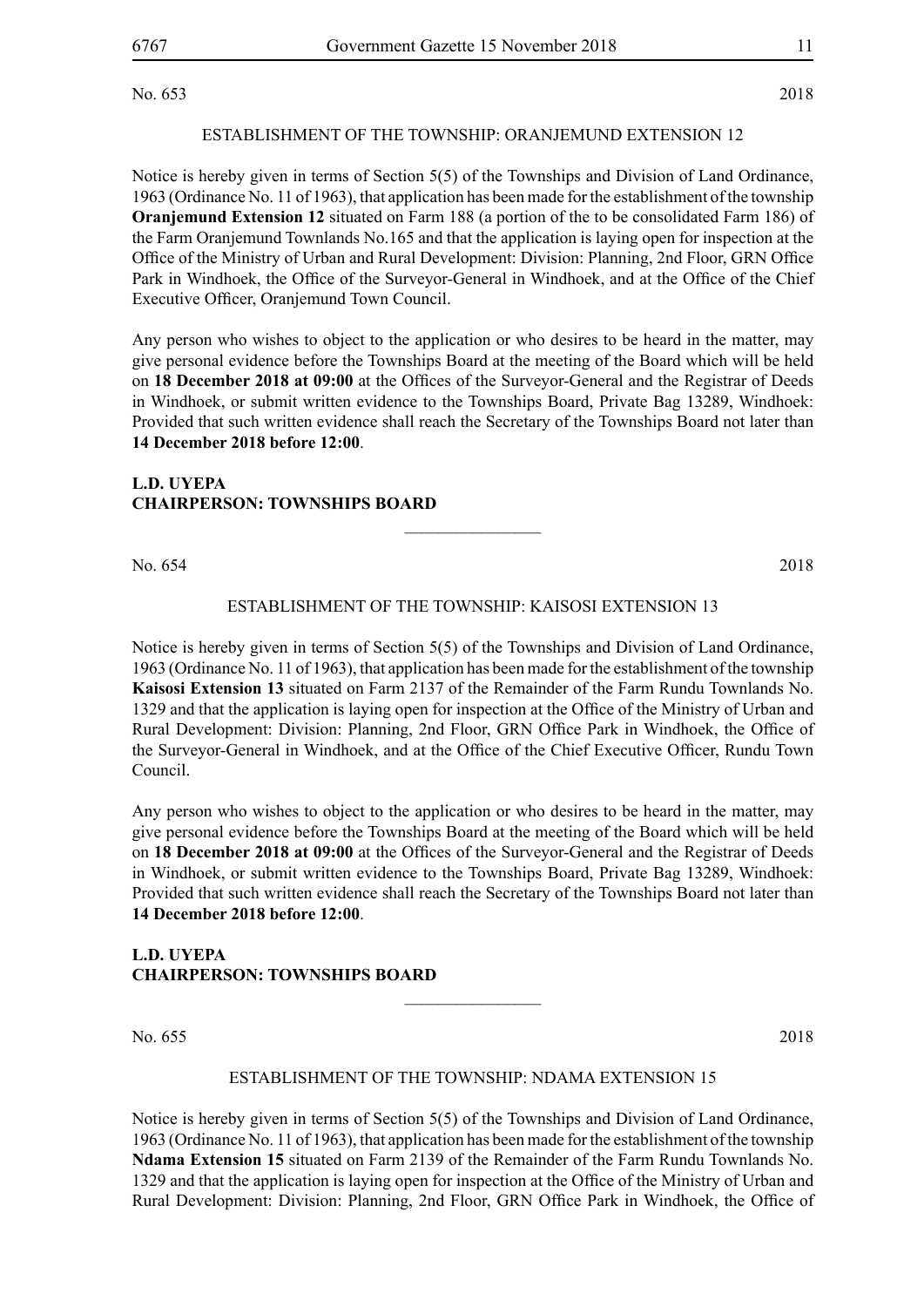the Surveyor-General in Windhoek, and at the Office of the Chief Executive Officer, Rundu Town Council.

Any person who wishes to object to the application or who desires to be heard in the matter, may give personal evidence before the Townships Board at the meeting of the Board which will be held on **18 December 2018 at 09:00** at the Offices of the Surveyor-General and the Registrar of Deeds in Windhoek, or submit written evidence to the Townships Board, Private Bag 13289, Windhoek: Provided that such written evidence shall reach the Secretary of the Townships Board not later than **14 December 2018 before 12:00**.

#### **L.D. UYEPA CHAIRPERSON: TOWNSHIPS BOARD**

No. 656 2018

#### ESTABLISHMENT OF THE TOWNSHIP: NDAMA EXTENSION 16

 $\overline{\phantom{a}}$  , where  $\overline{\phantom{a}}$ 

Notice is hereby given in terms of Section 5(5) of the Townships and Division of Land Ordinance, 1963 (Ordinance No. 11 of 1963), that application has been made for the establishment of the township **Ndama Extension 16** situated on Farm 2140 of the Remainder of the Farm Rundu Townlands No. 1329 and that the application is laying open for inspection at the Office of the Ministry of Urban and Rural Development: Division: Planning, 2nd Floor, GRN Office Park in Windhoek, the Office of the Surveyor-General in Windhoek, and at the Office of the Chief Executive Officer, Rundu Town Council.

Any person who wishes to object to the application or who desires to be heard in the matter, may give personal evidence before the Townships Board at the meeting of the Board which will be held on **18 December 2018 at 09:00** at the Offices of the Surveyor-General and the Registrar of Deeds in Windhoek, or submit written evidence to the Townships Board, Private Bag 13289, Windhoek: Provided that such written evidence shall reach the Secretary of the Townships Board not later than **14 December 2018 before 12:00**.

#### **L.D. UYEPA CHAIRPERSON: TOWNSHIPS BOARD**

No. 657 2018

#### ESTABLISHMENT OF THE TOWNSHIP: NDAMA EXTENSION 18

 $\overline{\phantom{a}}$  , where  $\overline{\phantom{a}}$ 

Notice is hereby given in terms of Section 5(5) of the Townships and Division of Land Ordinance, 1963 (Ordinance No. 11 of 1963), that application has been made for the establishment of the township **Ndama Extension 18** situated on Farm 2142 of the Remainder of the Farm Rundu Townlands No. 1329 and that the application is laying open for inspection at the Office of the Ministry of Urban and Rural Development: Division: Planning, 2nd Floor, GRN Office Park in Windhoek, the Office of the Surveyor-General in Windhoek, and at the Office of the Chief Executive Officer, Rundu Town Council.

Any person who wishes to object to the application or who desires to be heard in the matter, may give personal evidence before the Townships Board at the meeting of the Board which will be held on **18 December 2018 at 09:00** at the Offices of the Surveyor-General and the Registrar of Deeds in Windhoek, or submit written evidence to the Townships Board, Private Bag 13289, Windhoek: Provided that such written evidence shall reach the Secretary of the Townships Board not later than **14 December 2018 before 12:00**.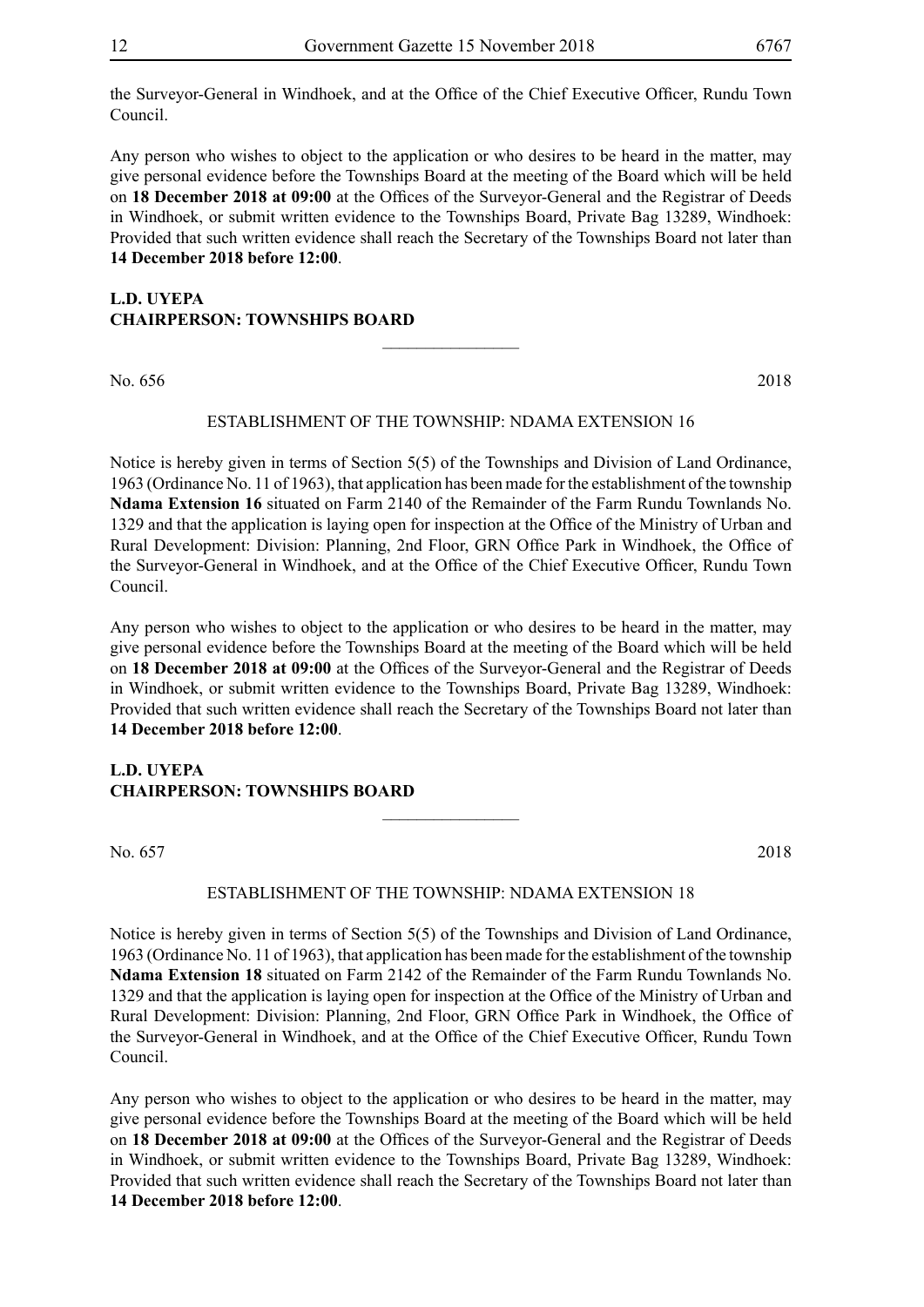#### **L.D. UYEPA CHAIRPERSON: TOWNSHIPS BOARD**

No. 658 2018

#### ESTABLISHMENT OF THE TOWNSHIP: SAUYEMA EXTENSION 10

 $\frac{1}{2}$ 

Notice is hereby given in terms of Section 5(5) of the Townships and Division of Land Ordinance, 1963 (Ordinance No. 11 of 1963), that application has been made for the establishment of the township **Sauyema Extension 10** situated on Farm 2143 of the Remainder of the Farm Rundu Townlands No. 1329 and that the application is laying open for inspection at the Office of the Ministry of Urban and Rural Development: Division: Planning, 2nd Floor, GRN Office Park in Windhoek, the Office of the Surveyor-General in Windhoek, and at the Office of the Chief Executive Officer, Rundu Town Council.

Any person who wishes to object to the application or who desires to be heard in the matter, may give personal evidence before the Townships Board at the meeting of the Board which will be held on **18 December 2018 at 09:00** at the Offices of the Surveyor-General and the Registrar of Deeds in Windhoek, or submit written evidence to the Townships Board, Private Bag 13289, Windhoek: Provided that such written evidence shall reach the Secretary of the Townships Board not later than **14 December 2018 before 12:00**.

#### **L.D. UYEPA CHAIRPERSON: TOWNSHIPS BOARD**

No. 659 2018

#### ESTABLISHMENT OF THE TOWNSHIP: OMAINDA

 $\overline{\phantom{a}}$  , where  $\overline{\phantom{a}}$ 

Notice is hereby given in terms of Section 5(5) of the Townships and Division of Land Ordinance, 1963 (Ordinance No. 11 of 1963), that application has been made for the establishment of the township **Omainda** situated on Farm 1265 of the Remainder of the Farm Omuthiya Townlands No. 1036 and that the application is laying open for inspection at the Office of the Ministry of Urban and Rural Development: Division: Planning, 2nd Floor, GRN Office Park in Windhoek, the Office of the Surveyor-General in Windhoek, and at the Office of the Chief Executive Officer, Omuthiya Town Council.

Any person who wishes to object to the application or who desires to be heard in the matter, may give personal evidence before the Townships Board at the meeting of the Board which will be held on **18 December 2018 at 09:00** at the Offices of the Surveyor-General and the Registrar of Deeds in Windhoek, or submit written evidence to the Townships Board, Private Bag 13289, Windhoek: Provided that such written evidence shall reach the Secretary of the Townships Board not later than **14 December 2018 before 12:00**.

 $\overline{\phantom{a}}$  , where  $\overline{\phantom{a}}$ 

**L.D. UYEPA CHAIRPERSON: TOWNSHIPS BOARD**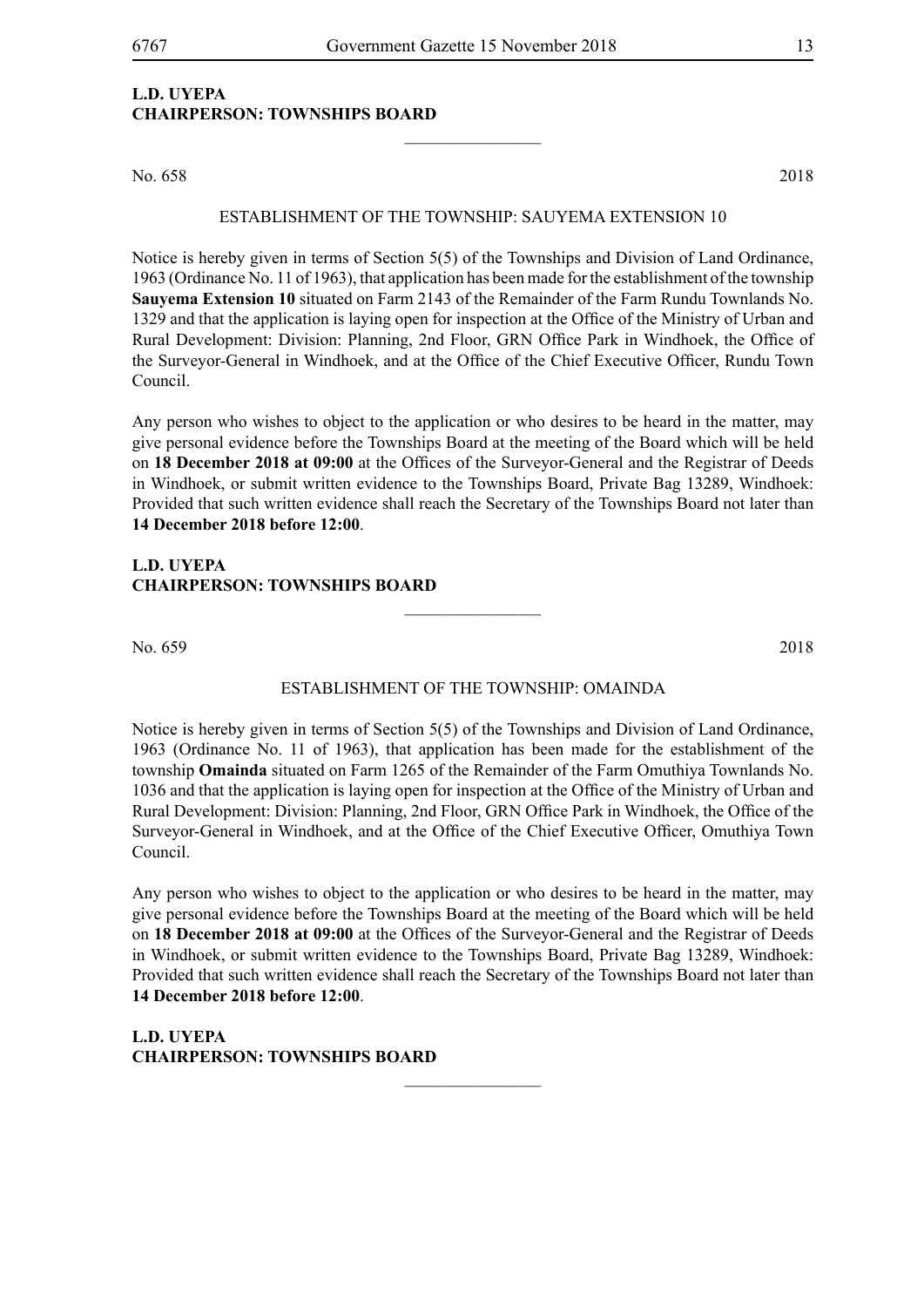No. 660 2018

#### ESTABLISHMENT OF THE TOWNSHIP: OMAINDA EXTENSION 1

Notice is hereby given in terms of Section 5(5) of the Townships and Division of Land Ordinance, 1963 (Ordinance No. 11 of 1963), that application has been made for the establishment of the township **Omainda Extension 1** situated on Farm 1266 of the Remainder of the Farm Omuthiya Townlands No. 1013 and that the application is laying open for inspection at the Office of the Ministry of Urban and Rural Development: Division: Planning, 2nd Floor, GRN Office Park in Windhoek, the Office of the Surveyor-General in Windhoek, and at the Office of the Chief Executive Officer, Omuthiya Town Council.

Any person who wishes to object to the application or who desires to be heard in the matter, may give personal evidence before the Townships Board at the meeting of the Board which will be held on **18 December 2018 at 09:00** at the Offices of the Surveyor-General and the Registrar of Deeds in Windhoek, or submit written evidence to the Townships Board, Private Bag 13289, Windhoek: Provided that such written evidence shall reach the Secretary of the Townships Board not later than **14 December 2018 before 12:00**.

#### **L.D. UYEPA CHAIRPERSON: TOWNSHIPS BOARD**

#### **NAMIBIAN STANDARDS INSTITUTION**

 $\overline{\phantom{a}}$  , where  $\overline{\phantom{a}}$ 

No. 661 2018

#### NOTICE ON THE SETTING, ESTABLISHING AND ISSUE OF A NAMIBIAN STANDARD INCLUDING ITS FULL PARTICULARS AND THE DESCRIPTION OF THE NAMIBIAN STANDARD

Pursuant to section 20(4) of the Standards Act, 2005 (Act No. 18 of 2005), the NSI hereby notifies the standards set, established and issued in terms of section 20(1) (a) of the Act as prescribed by Regulation 6 of the Standards Regulations: Standards Act, 2005, appearing in the schedule hereto, to be Namibian Standard with effect from the date of publication of this notice.

#### **SCHEDULE**

| No. |                 | Namibian Standard (NAMS)   Particulars and Description of the Namibian Standard |  |  |
|-----|-----------------|---------------------------------------------------------------------------------|--|--|
|     | NAMS 0006: 2018 | Marketing and Commercial quality control of Dates                               |  |  |

#### **c. wasserfall chief executive officer NAMIBIAN STANDARDS INSTITUTION** Windhoek, 31 October 2018

No. 662 2018

#### PERMANENT CLOSURE OF PUBLIC OPEN SPACE(± 151m<sup>2</sup> IN EXTENT) BETWEEN ERVEN 4278, 4279, 4314 AND 4315, MONDESA EXTENSION 10, SWAKOPMUND

 $\overline{\phantom{a}}$  , where  $\overline{\phantom{a}}$ 

Notice is hereby given in terms of article 50(1)(a)(ii) of the Local Authorities Act, 1992 (Act No. 23 of 1992) that the Municipality of Swakopmund proposes to close permanently the undermentioned portion as indicated on locality plan, which lies for inspection during office hours at the offices of Municipality of Swakopmund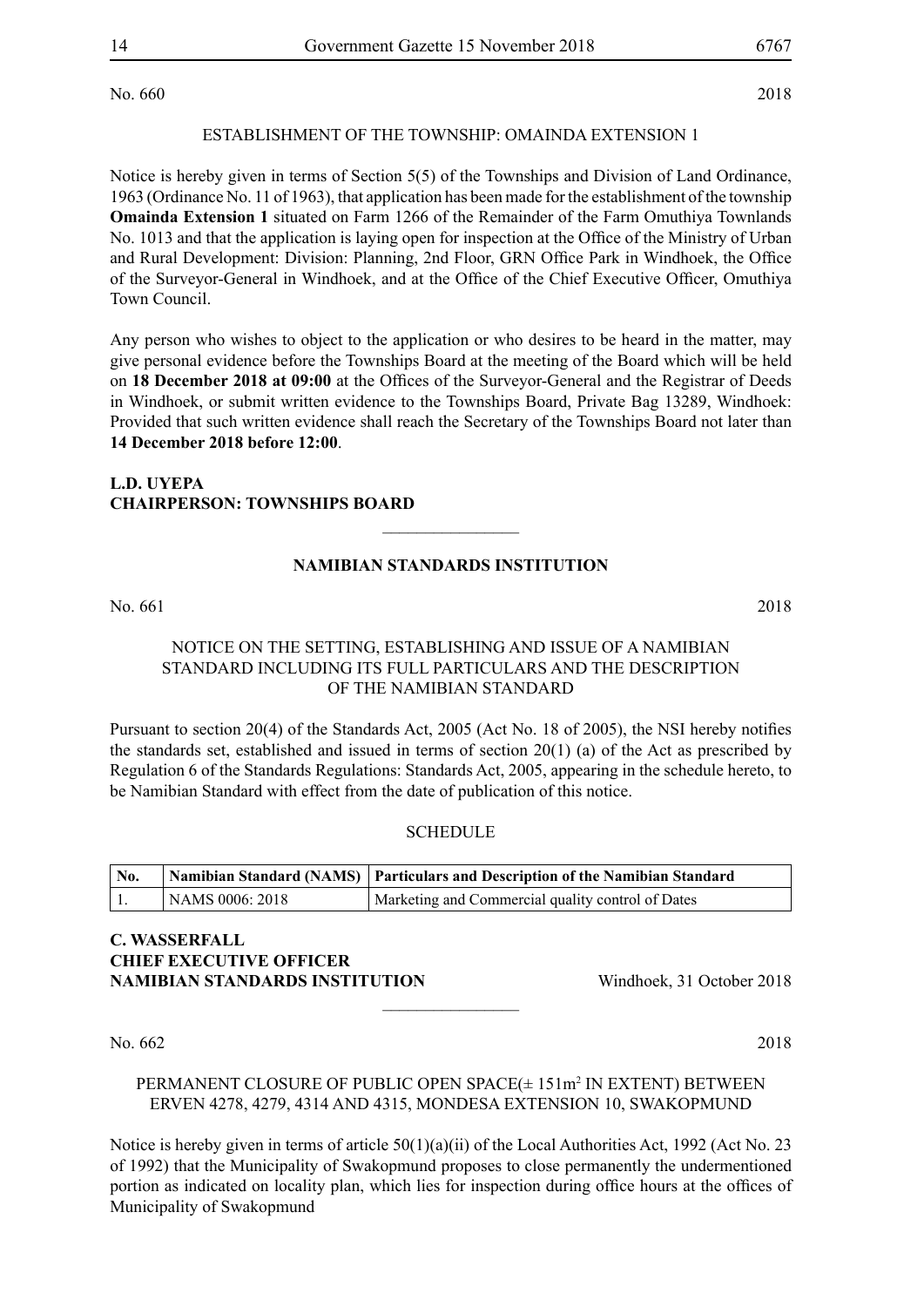PERMANENT CLOSURE OF 'PUBLIC OPEN SPACE' (± 151m<sup>2</sup> IN EXTENT) BETWEEN ERVEN 4278, 4279, 4314 AND 4315, MONDESA EXTENSION 10, SWAKOPMUND, FOR SUBDIVISION OF PUBLIC OPEN SPACE INTO PORTION A AND THE REMAINDER; AND THE SUBSEQUENT CONSOLIDATION OF PORTION A WITH ERF 4315, MONDESA EXTENSION 10 INTO ONE ERF (ERF "X")

Objections to the proposed closing are to be served on the Secretary: Townships Board, Private Bag 13289, and the Chief Executive Officer, PO Box 53 Swakopmund, Namibia, within 14 days after the appearance of this notice in accordance with Article  $50(3)(a)(iv)$  of the above Act.

**HARMONIC TOWN PLANNING CONSULTANTS CC TOWN AND REGIONAL PLANNERS P.O. BOX 3216 WINDHOEK**

No. 663 2018

PERMANENT CLOSURE OF PUBLIC OPEN SPACE (± 240m<sup>2</sup> IN EXTENT) BETWEEN ERVEN 639, 640, 647 AND 648, MONDESA EXTENSION 2, SWAKOPMUND

 $\frac{1}{2}$ 

Notice is hereby given in terms of article 50(1)(a)(ii) of the Local Authorities Act, 1992 (Act No. 23 of 1992) that the Municipality of Swakopmund proposes to close permanently the undermentioned portion as indicated on locality plan, which lies for inspection during office hours at the offices of Municipality of Swakopmund

PERMANENT CLOSURE OF PUBLIC OPEN SPACE (± 240m<sup>2</sup> IN EXTENT) BETWEEN ERVEN 639, 640, 647 AND 648, MONDESA EXTENSION 2, SWAKOPMUND, FOR SUBDIVISION OF THE PUBLIC OPEN SPACE INTO PORTION A AND THE REMAINDER; AND THE SUBSEQUENT CONSOLIDATION OF PORTION A WITH ERF 639, MONDESA EXTENSION 2 INTO ONE ERF (ERF "X") AND CONSOLIDATION OF THE REMAINDER WITH ERF 648 INTO ONE ERF (ERF "Y").

Objections to the proposed closing are to be served on the Secretary: Townships Board, Private Bag 13289, and the Chief Executive Officer, PO Box 53 Swakopmund, Namibia, within 14 days after the appearance of this notice in accordance with Article 50(3)(a)(iv) of the above Act.

**HARMONIC TOWN PLANNING CONSULTANTS CC TOWN AND REGIONAL PLANNERS P.O. BOX 3216 WINDHOEK**

No. 663 2018

PERMANENT CLOSURE OF PORTION A OF ERF 2395, WANAHEDA EXTENSION 8 AS A PUBLIC OPEN SPACE

 $\overline{\phantom{a}}$  , where  $\overline{\phantom{a}}$ 

Notice is hereby given in terms of Section  $50(3)(a)(ii)$  and Section  $50(3)(a)(iv)$  of the Local Authorities Act, 1992 (Act No. 23 of 1992) that the City of Windhoek proposes to permanently close Portion A of Erf 2395, Wanaheda measuring approximately  $562.17m<sup>2</sup>$  in extent as a 'Public Open Space'. The proposed "Public Open Space" closure is to enable the City of Windhoek to sell the permanently closed Portion to the owner of the adjacent Erf 2261, Wanaheda Extension 8, for consolidation purposes.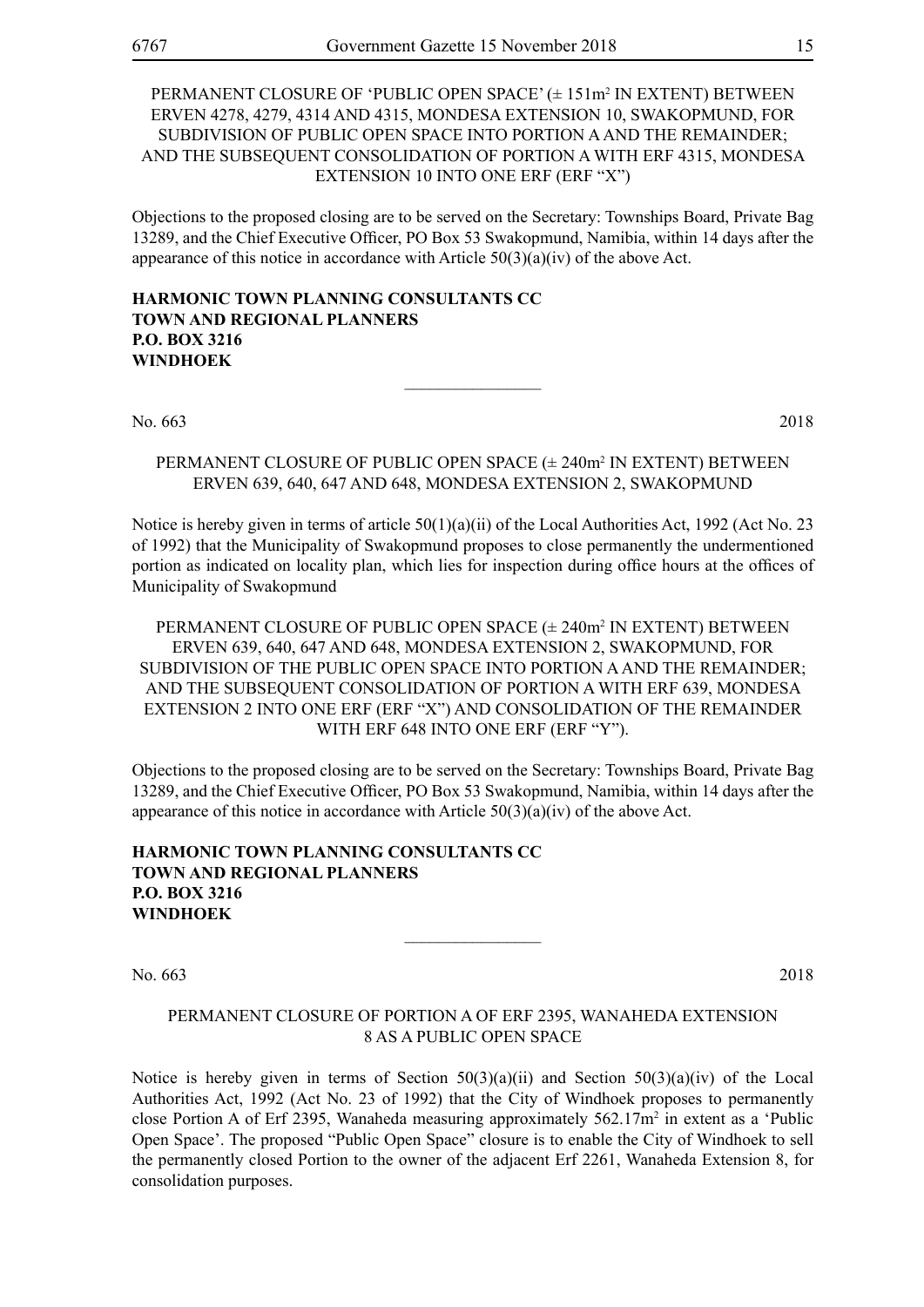#### PERMANENENT CLOSURE OF PORTION A OF ERF 2395 WANAHEDA EXTENSION 8 AS A "PUBLIC OPEN SPACE"

Further take note that the locality map of the above erven lies open for inspection during normal office hours on the notice board offices at the City of Windhoek and SPC, Office, 45 Feld Street, Ausspanplatz Windhoek.

Further take note that any person to objecting to the proposed permanent closure as indicated above may lodge such objection together with the grounds thereof, with the Chief Executive Officer, City of Windhoek and with the applicant (SPC), in writing on or before 30 November 2018.

#### **Applicant: Stubenrauch Planning Consultants PO Box 41404 Tel.: (061) 251189 Windhoek**

#### **Okahao Town Council**

 $\frac{1}{2}$ 

No. 665 2018

#### Amendment Tariffs 2018/2019

| <b>Tariff Description</b>                                  | <b>Current Tariff</b><br>2018/2019<br>Amount in<br>N\$ | <b>New Tariff 2018 /</b><br>2019 Amount in<br>N\$<br>1 November 2018 | <b>Increase</b><br>$\frac{0}{0}$ |
|------------------------------------------------------------|--------------------------------------------------------|----------------------------------------------------------------------|----------------------------------|
| All amount are VAT exclusive unless indicated              |                                                        |                                                                      |                                  |
| A. WATER                                                   |                                                        |                                                                      |                                  |
| <b>UNIT COST PER CUBIC METER</b>                           |                                                        |                                                                      |                                  |
| Residential                                                | 18.40                                                  | 20.40                                                                | $11\%$                           |
| Residential (Luxury Suburb)                                | 18.90                                                  | 20.95                                                                | $11\%$                           |
| Business - Chain                                           | 22.50                                                  | 25.00                                                                | 11%                              |
| <b>Technical Business Center</b>                           | 17.65                                                  | 19.65                                                                | 11%                              |
| <b>Business</b>                                            | 20.00                                                  | 22.30                                                                | 12%                              |
| Government                                                 | 35.00                                                  | 39.00                                                                | 11%                              |
| Parastatals                                                | 26.00                                                  | 29.00                                                                | 12%                              |
| Local Housing Association for low income housing<br>Scheme | 17.65                                                  | 19.60                                                                | 11%                              |
| General Residential - Account owned by the Owner           | 20.00                                                  | 22.00                                                                | 10%                              |
| General Residential - Account owned by the Tenant          | 18.65                                                  | 20.65                                                                | 11%                              |
| <b>Residential with Business</b>                           | 18.65                                                  | 20.65                                                                | $11\%$                           |
| Church and Charity organisations                           | 18.65                                                  | 20.70                                                                | 11%                              |

 $\frac{1}{2}$ 

#### **T. NAMWANDI CHIEF EXECUTIVE OFFICER**